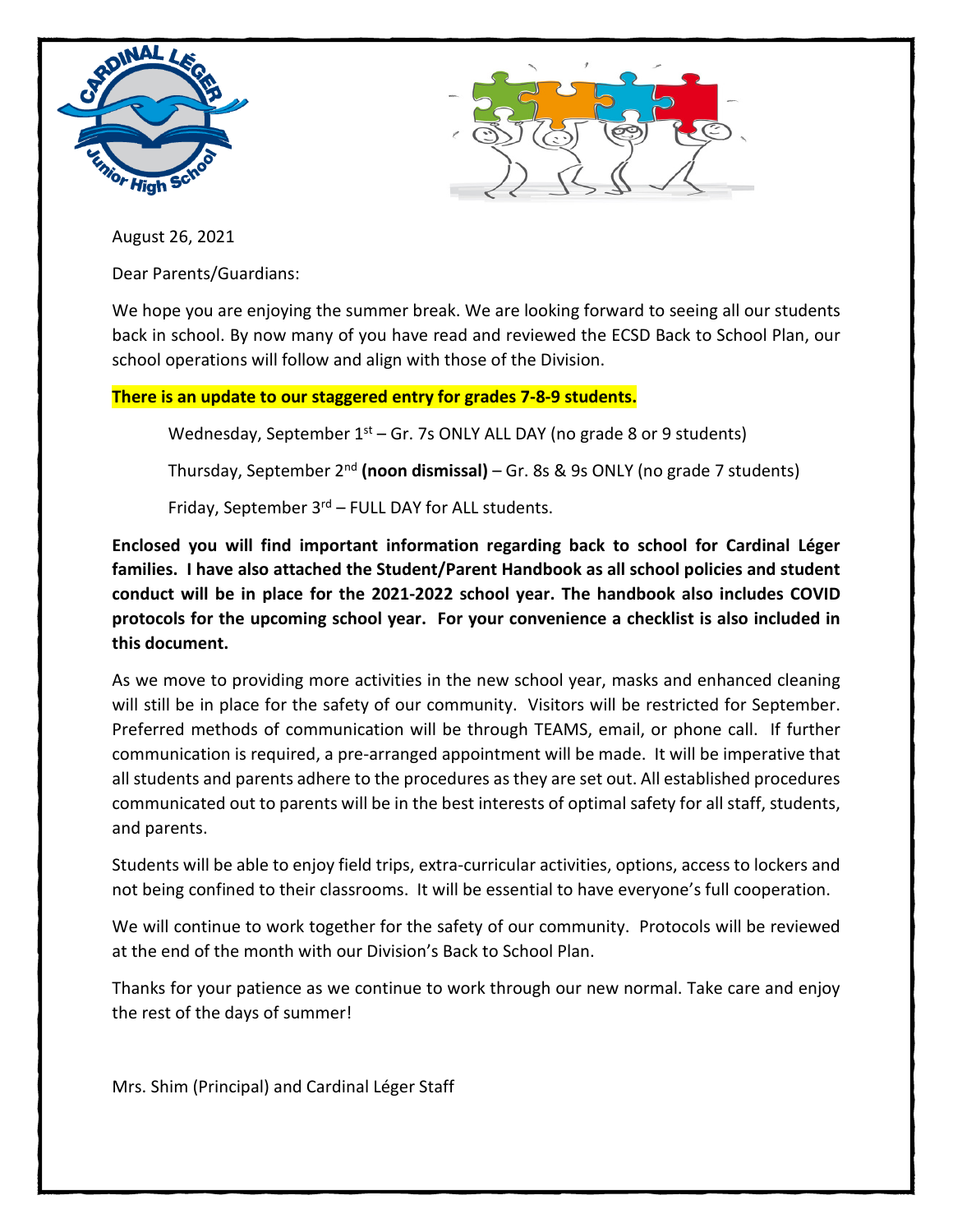



## As you begin to prepare for the first days of school, here is some important information. Please refer to the Parent/Student Handbook with detailed information.

- □ Wednesday, September 1 will be a full day for grade 7's ONLY
- □ Thursday, September 2 will be a half day for grade 8s and 9s ONLY
- Friday, September 3 ALL students
- $\Box$  A school map with your child's designated entry and exit door as well as homeroom class and teacher will be provided the night before the first day of school for your child. You will get an email through our DIVISION SWIFT messaging system.
- $\Box$  Office hours are 8:00 am  $-$  3:30 pm
- $\Box$  As shared in the spring there will be no option changes. Staffing was completed based on student interest.
- $\Box$  Please ensure you read through the Student/Parent Handbook for student conduct and expectations. Please note policy on appropriate dress for school as well as student owned devices.
- $\Box$  Students should only bring the necessities to school.
- $\Box$  On the first day students can bring all their school supplies. Students will be able to organize themselves as well as their lockers on the first day. Students must use ONLY school supplied locks. Each student will be given 2 locks, one for their main locker and one for use during Physical Education class. Physical Education (PE) lockers will be class use only. Students will be able to store their PE items in their main locker. There will be no sharing of lockers. ALL school backpacks will remain in student lockers.
- $\Box$  NO student drop off in the staff parking lot. This is unsafe for both staff and students. There is a student drop off area along 88A St. Please do not block the entrance/exit to our staff parking lot.
- $\Box$  Like last year, there will be times where teachers will communicate with parents through Microsoft Teams. If able, please download the APP.
- $\Box$  Parent Portal on PowerSchool please check that your account is active. This is where you will see your child's progress in real time and pay for fees including bus passes. Bus passes are on sale for three days before the end of the month and for the first week of the following month. Bus passes will not be available for sale after this time. We are a cashless school, and all payments will need to be made online using your parent portal on PowerSchool.
- $\Box$  Meet the Staff/Program Night will be on September 16<sup>th</sup>. This will be a virtual event. More information to come.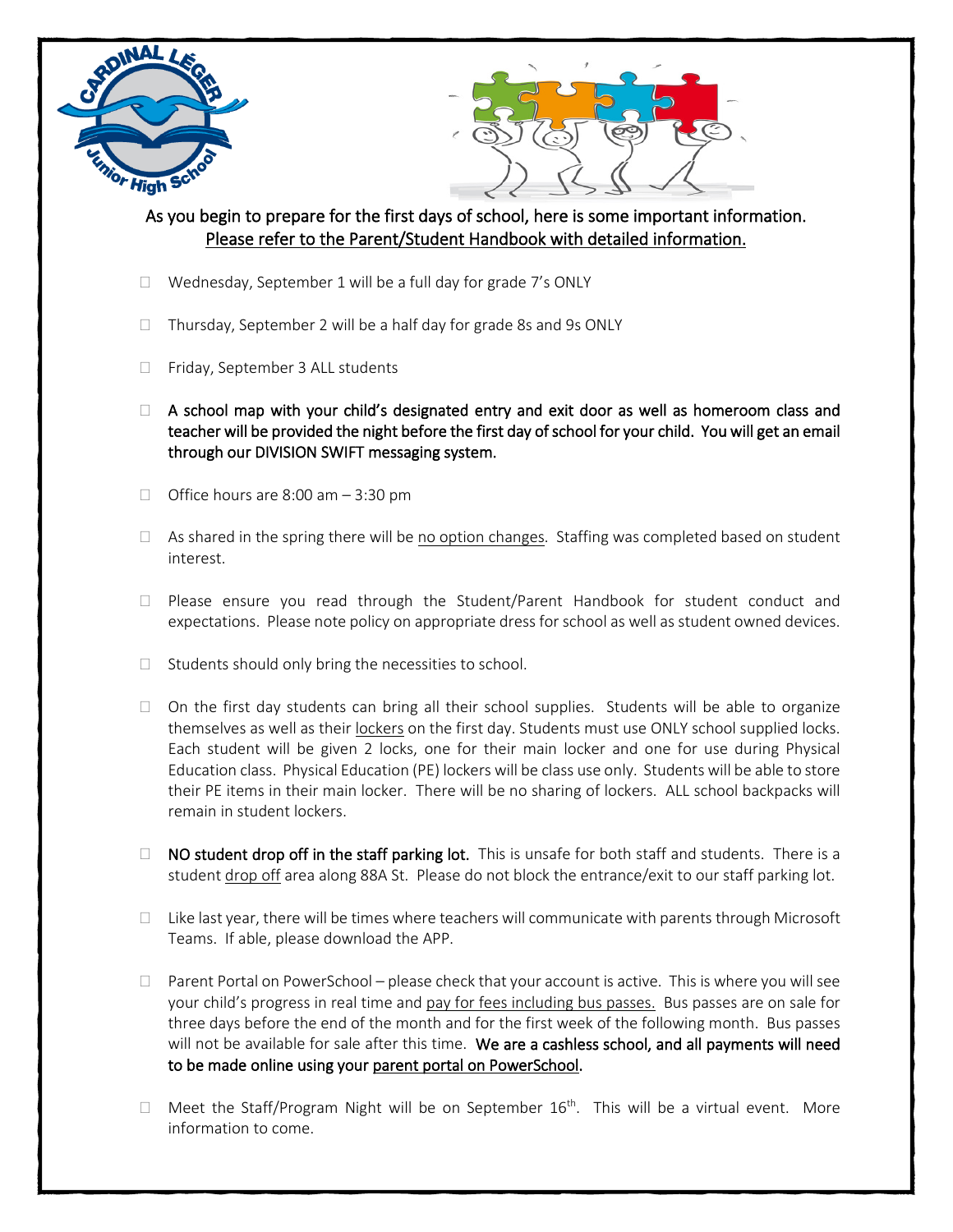



- $\Box$  Parents will not be able to enter the school. If you need assistance, please contact the school by phone or send us an email and we will assist and answer your questions.
- $\Box$  Parents are expected to complete the screening checklist daily before sending their child to school.
- $\Box$  Should a child become sick while at school, you will be required to pick them up. Please ensure we have your most updated information. Anyone with symptoms of COVID-19 or who is experiencing illness cannot attend school and is directed by Alberta Health to stay home, seek health care
- Please complete your self-screening dail[y ALBERTA HEALTH DAILY](https://open.alberta.ca/dataset/56c020ed-1782-4c6c-bfdd-5af36754471f/resource/58957831-a4ab-45ff-9a8e-3c6af7c1622e/download/covid-19-information-alberta-health-daily-checklist-2021-08.pdf)  **[CHECKLIST](https://open.alberta.ca/dataset/56c020ed-1782-4c6c-bfdd-5af36754471f/resource/58957831-a4ab-45ff-9a8e-3c6af7c1622e/download/covid-19-information-alberta-health-daily-checklist-2021-08.pdf)**
- **If sick, please stay home.**

advice, and fill out the AHS online self-assessment tool to determine if they should be tested.

- $\Box$  At the direction of Alberta Health, students and staff who test positive for COVID-19 must isolate and cannot attend school. Contact 811 or refer to alberta.ca/isolation for isolation requirements.
- $\Box$  LUNCH: Students will be divided into 2 groups. The first group will eat their lunch in the gym while the other group will go outside. For the second half of lunch, they will switch. Students will be required to eat with their own cohort; sections of the gym will be labelled accordingly.
- $\Box$  Students are expected to bring a lunch AND water bottle to school everyday with the necessary eating utensils. There are NO microwaves and NO concession.
- $\Box$  In the rare circumstance that a student forgets their lunch, parents can drop it off in a bin outside the front door labelled with your child's first and last name. The office will then distribute the lunch to the students accordingly. Food from outside restaurants such as McDonald's, Tim Horton's etc… are not permitted at this time.
- $\Box$  Students will be able to enjoy field trips to expand on their school experiences. Students will need to mask during the field trip as well as on the school bus.
- $\Box$  Students will be able to participate in extra-curricular activities. Student athletes will not have to wear a mask while active. Activities that are indoors will require those athletes on the bench or sidelines to wear a mask.
- $\Box$  Indoor Activities spectators will be permitted. All spectators MUST wear a mask and adhere to social distancing protocols. Spectators may only enter the school from the main doors and go directly to the gym. Outdoor Activities - spectators are allowed at all outdoor athletic events and are encouraged to respect physical distancing and all other provincial COVID 19 health protocols.
- $\Box$  Hand sanitizer is available throughout the school as well as at designated entry points.